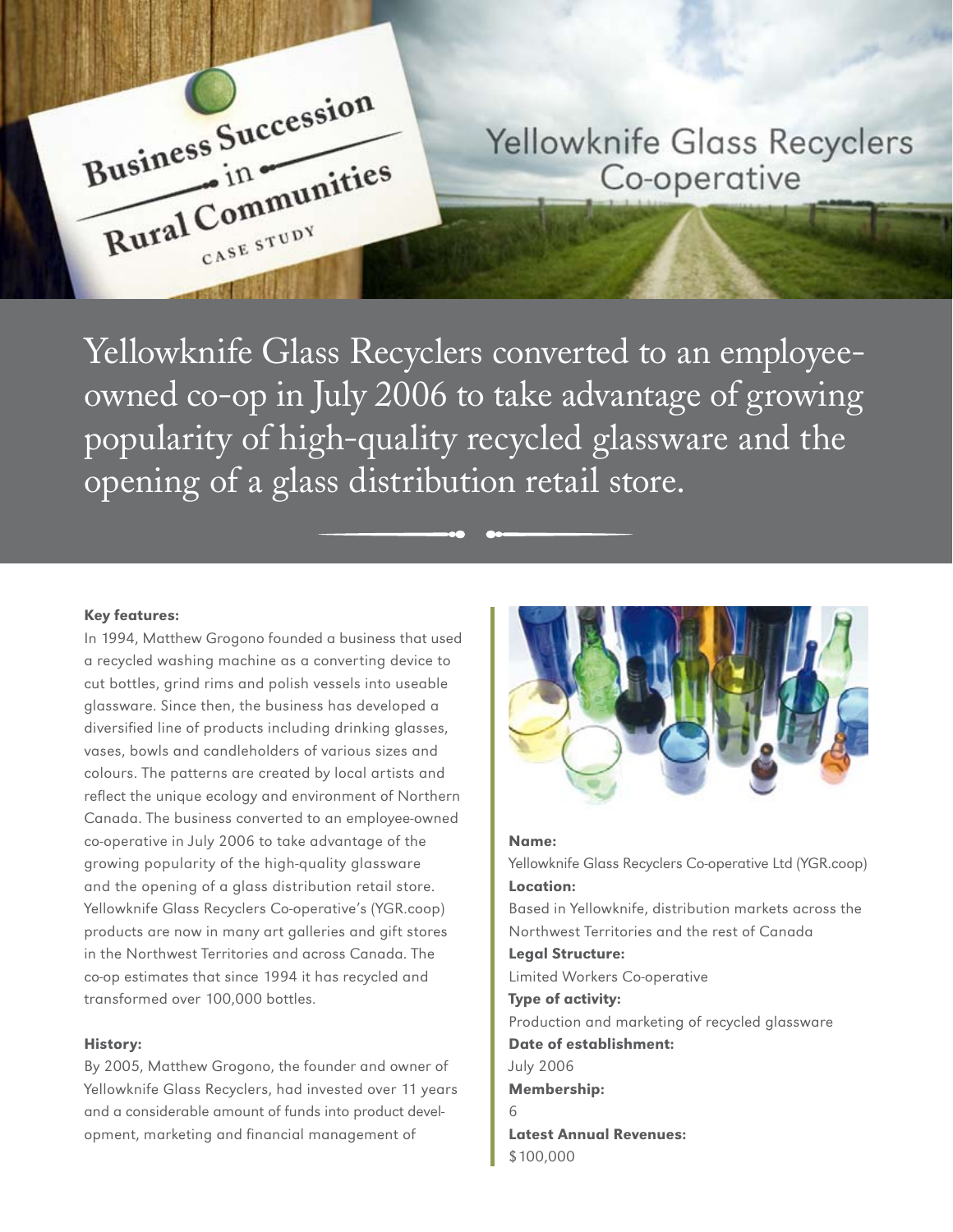the business. However, he was increasingly finding a diverse range of demands consuming his time. As the business began to diversify, Matthew also saw his liability increase and began to explore options to incorporate as a limited company.



With the advice and guidance of a local community and co-op developer, a feasibility study was conducted and conversion to an employee-owned co-operative was proposed to restructure the business. Co-op legislation in the Northwest Territories requires a co-operative to have a minimum of five members to incorporate as a co-operative. YRG had between six and twelve employees.

Six months prior to conversion into a co-op, the business was already acting in a semi co-operative manner because the owner realized he couldn't alone juggle all the demands on his time. Matthew was already inclined towards the co-operative model through his earlier exposure to housing co-operatives. He had experienced first-hand the risk of volunteer burn-out with non-profit organizations and charitable business models. By instilling a sense of ownership and commitment using the co-operative model, the business would be fully participatory with the worker-owners having a real say in the management and growth of the business.

During the feasibility study, a number of funding sources were identified including The Co-operators' Co-operative Development Programme, Canadian Alternative Investment Co-operative (CAIC) and the Territorial Government (up to 30% of total funding required).

A grant from The Co-operators Co-operative Development Programme of \$10,000 was received. The Co-operators also received additional praise for the amount of informal support and advice that its staff provided the fledgling group. For example, The Co-operators purchased 200 bowls from the co-op for its AGM and provided assistance in printing promotional materials. CAIC also provided a loan of \$10,000. So far loan funding has not been sought from CAIC. And while the Territorial Government has been nominally supportive, only one staff person is dedicated to co-operatives. In 2008, YGR.coop will be exploring the possibility of preferred shares of offer as a contribution to RRSPs.

In February 2006, YGR.coop was incorporated and in July of the same year, it took over all the assets and activities of the old business

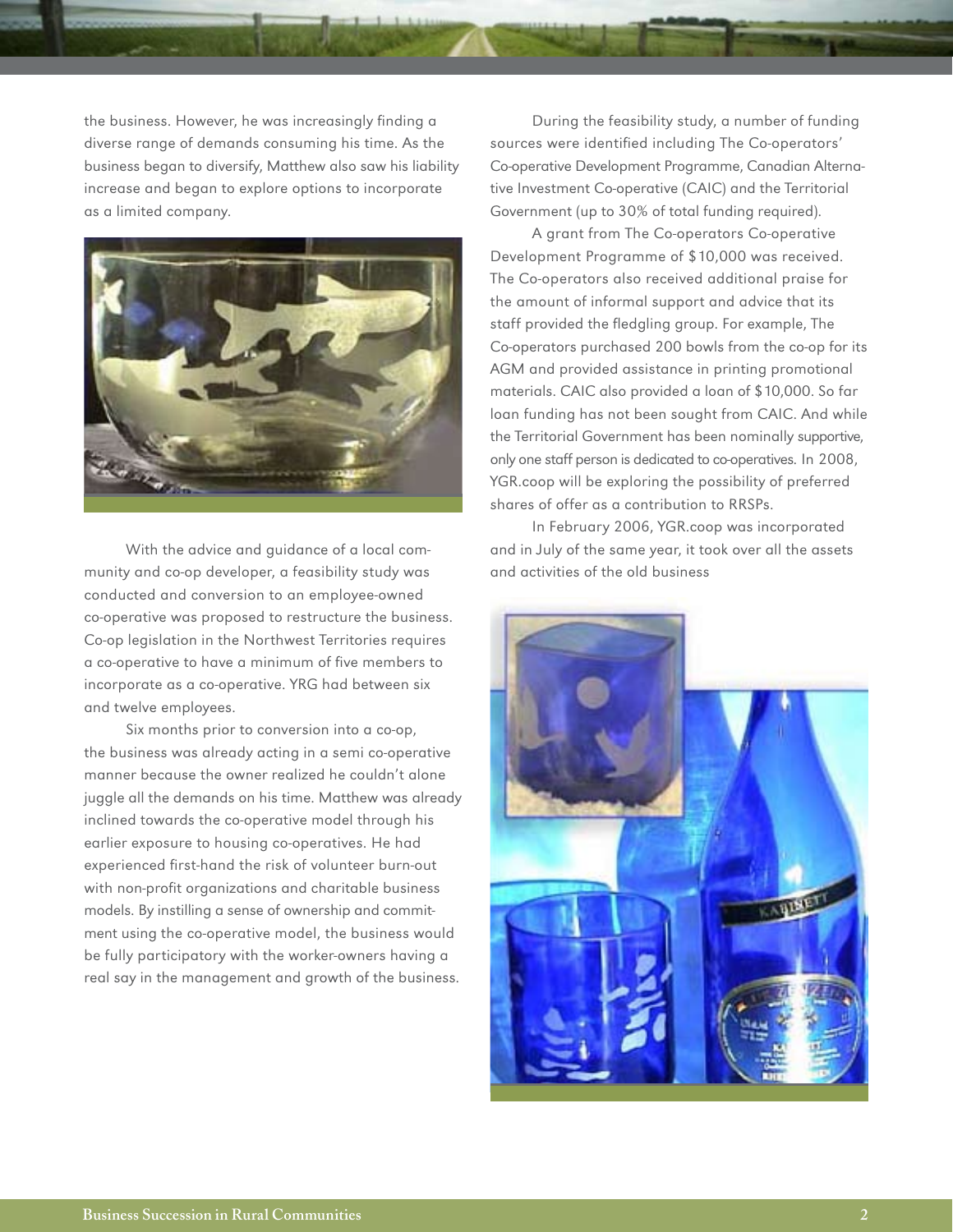## Structure and governance:

There were five founding members of the co-operative and this has grown to eleven to twelve members with the membership levels prone to ebb and flow. Currently there are six active members within the co-operative.

The board had very strong involvement and participation early on in the co-op as it grew. Staffing is comprised of one apprentice, one General Manager, one very active Board member and one youth. Three of them have taken on the role of an Executive Board which oversees the day-to-day activities in addition to three other active directors on the main Board.



## Current Activities and Business Strategy:

The co-operative has undergone some challenges as it now operates in very different manner than before. The active involvement of the former owner as General Manager and member of the co-operative has ensured continuity and can be seen as an important factor in its continuing growth and success. However, as an employeeowned co-operative, human relations and communication have been issues that have required resolution over time. At the outset there was some confusion over the co-op structure amongst the members, in particular a misperception regarding the horizontal structure of the co-op. This misperception still persists to some extent. As an inclusive organization, this tended to make decision making an arduous process, with the tendency of individual members to push their own agendas.

Further, member and board education is required to ensure that there is clarity over the different roles within the co-op; for example, the General Manager manages the day-to-day business while the Board oversees the long-term direction of the business. Certainly the business has grown over the past 18 months in terms of sales and exposure to new markets, which it may not have been able to when it was a sole proprietorship. However, a co-op mentor would have been useful in establishing some of the ground rules in operating as a co-op. YGR.coop was unlucky to have lost the co-op developer who originally provided assistance when he moved to Alberta prior to the business converting to a co-operative. While he has made himself available to assist the co-op, it has been at a distance rather than on-site.

YGR.coop has developed a greater awareness of its target market, especially the corporate market. Many businesses now approach the co-op to purchase its products as corporate gifts, particularly those businesses with an interest in CSR and environmentally friendly products. The growth of the diamond mining industry in the Northwest Territories has seen diamond mining and processing companies order large amounts of products from the co-op as corporate gifts (One recent order from a large mining company was for 400 units). Also conference organizers are sourcing products from the co-op as interesting and unusual gifts for speakers.

One of the keys to success will be in building up the critical mass within the marketplace through an expanding portfolio of products and targeted marketing. In addition, the co-op will be investing in areas such as internal systems as well as the continual growth of promotional and marketing activities. Complementary challenges will be the full upgrading of the financial management systems within the co-operative, which has hampered some of the management accounting. With more robust systems, the co-op will be able to identify sales and production trends over the year as well as strengths and weaknesses during the trading year.

Human resource development and member education go hand-in-hand as a worker co-op. Members need to mature as business managers as well as members, and as skill sets improve, it will precipitate the co-op's survival as a business.